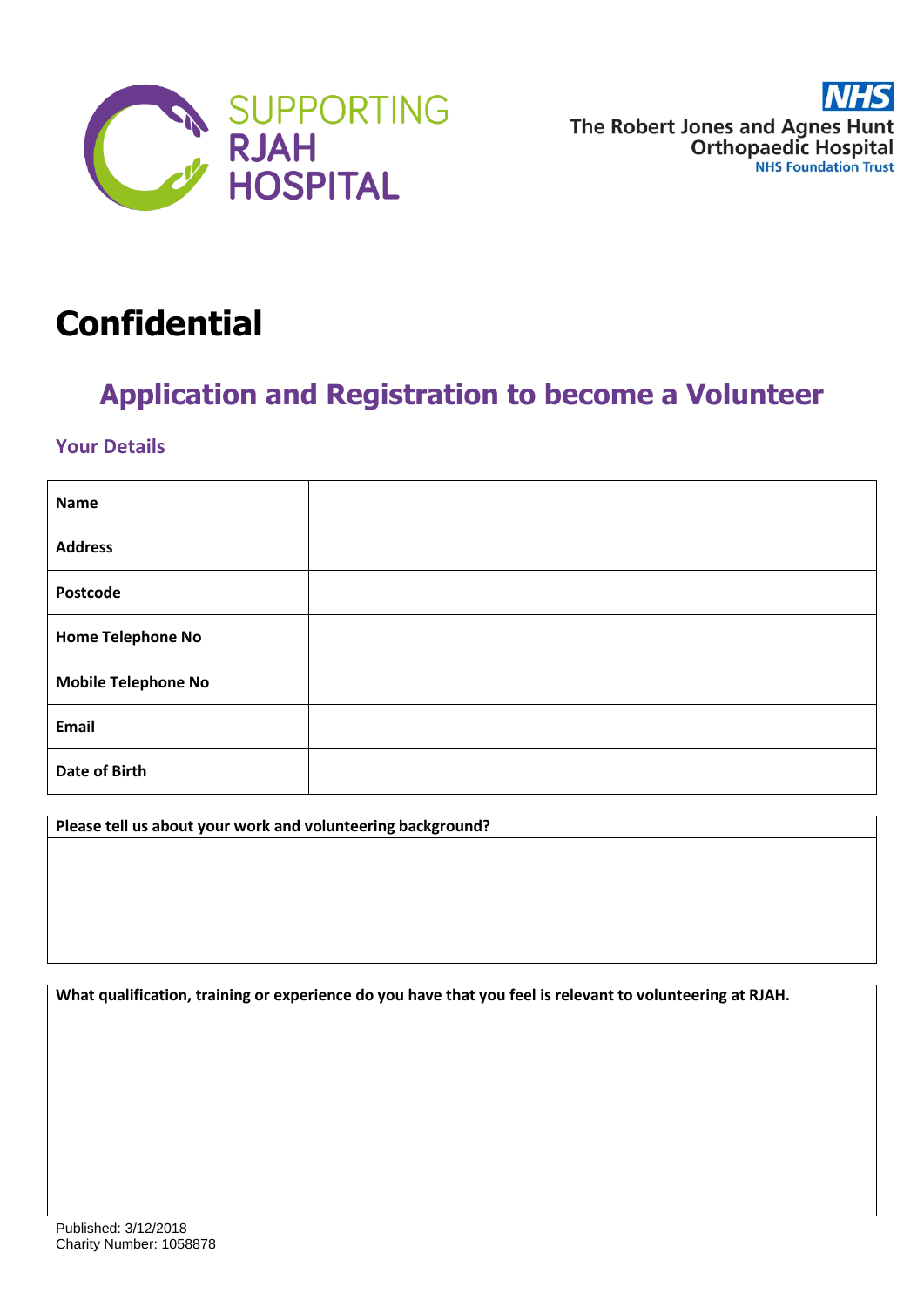

**Do you currently volunteer for us? Please detail below.**

| Please tell us why you want to applying to be a volunteer at RJAH.                |                |
|-----------------------------------------------------------------------------------|----------------|
| To give something back after you or your family have benefited from our services. | $O$ Yes $O$ No |
| To explore a career in healthcare                                                 | O Yes O No     |
| To fill spare time                                                                | O Yes O No     |
| To gain some work experience                                                      | $O$ Yes $O$ No |
| To meet new people and make new friends                                           | O Yes O No     |
| To develop or maintain skills and experience                                      | O Yes O No     |
| Other, please state below:                                                        |                |
|                                                                                   |                |
|                                                                                   |                |
|                                                                                   |                |
|                                                                                   |                |
|                                                                                   |                |
|                                                                                   |                |

| Please tell us which roles you are interested in                    |                |
|---------------------------------------------------------------------|----------------|
|                                                                     |                |
| Fundraising events organising                                       | $O$ Yes $O$ No |
| <b>Public Speaking</b>                                              | $O$ Yes $O$ No |
| Administration – letters of thanks, grant applications              | O Yes O No     |
| Working in the fundraising office, taking calls, manning the office | O Yes O No     |
| Collection tin collecting and counting                              | O Yes O No     |
| Photography                                                         | O Yes O No     |
| Media – Twitter / Facebook / Press release writing                  | O Yes O No     |
| <b>Current Appeal focus</b>                                         | $O$ Yes $O$ No |
| <b>Other</b>                                                        |                |
|                                                                     |                |
|                                                                     |                |
|                                                                     |                |
|                                                                     |                |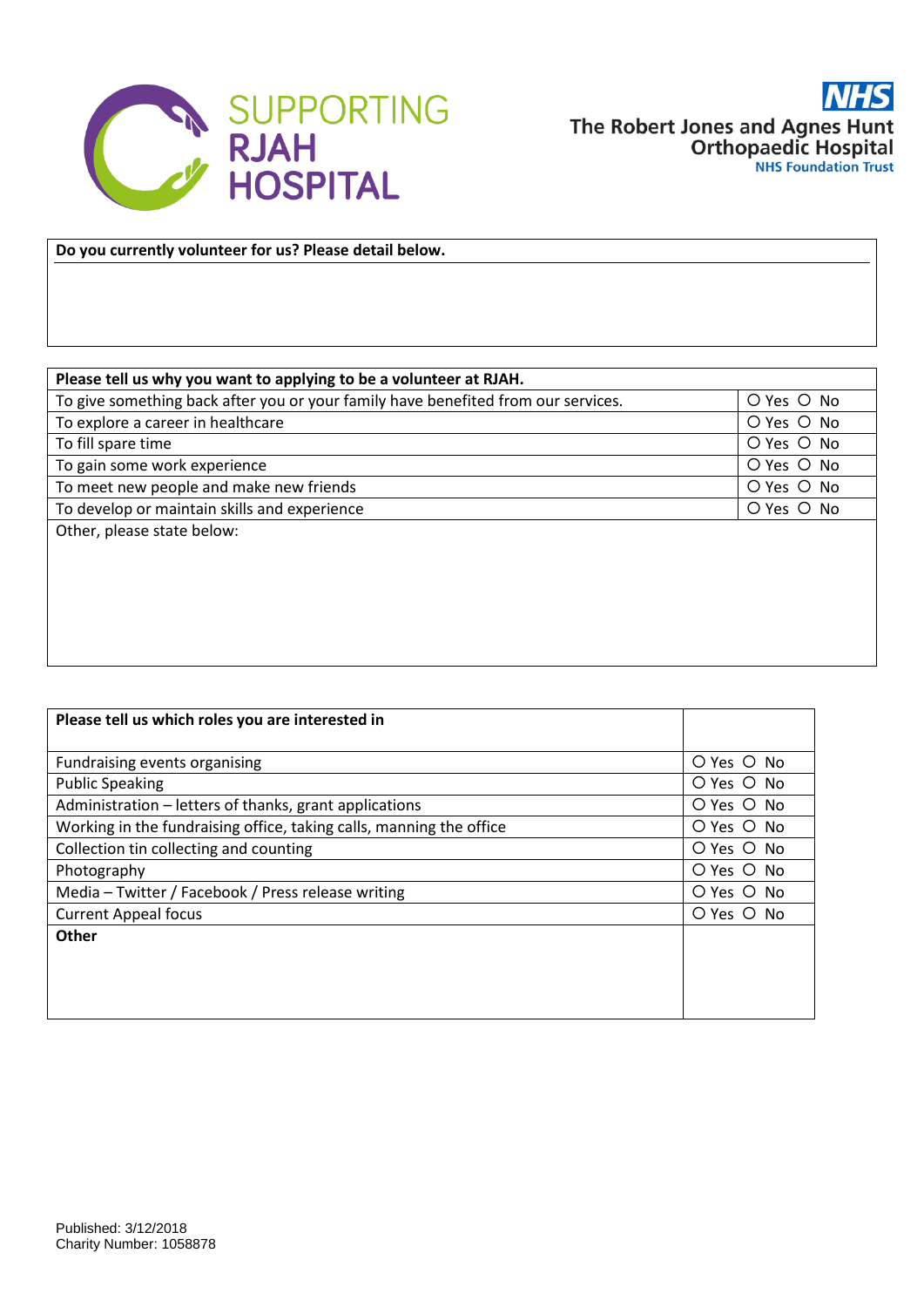

## **Availability**

**Please tick the days and times that you are available to volunteer. This is to provide an indication, don't worry if you are not available at these times every week.**

| Availability                                                                                                      | Mon | <b>Tues</b> | Wed | Thu | Fri | Sat | Sun    |
|-------------------------------------------------------------------------------------------------------------------|-----|-------------|-----|-----|-----|-----|--------|
| Morning                                                                                                           |     |             |     |     |     |     | $\sim$ |
| Afternoon                                                                                                         |     | П           |     |     |     |     | □      |
| Evening                                                                                                           |     |             |     |     |     |     |        |
| Comments                                                                                                          |     |             |     |     |     |     |        |
|                                                                                                                   |     |             |     |     |     |     |        |
| Are you able to give a commitment of at least 12 months<br>$\bigcirc$ yes<br>O no                                 |     |             |     |     |     |     |        |
| If answer to above is no please provide details of limits to your availability (e.g. if only able to volunteer in |     |             |     |     |     |     |        |
| term time, educational holiday time etc.)                                                                         |     |             |     |     |     |     |        |
|                                                                                                                   |     |             |     |     |     |     |        |
|                                                                                                                   |     |             |     |     |     |     |        |
|                                                                                                                   |     |             |     |     |     |     |        |

#### **References**

Please supply details of two referees that we may approach. You may not use family members as referees.

|                                         | Referee 1 | <b>Referee 2</b> |
|-----------------------------------------|-----------|------------------|
| <b>Full Name:</b>                       |           |                  |
|                                         |           |                  |
| <b>Address:</b>                         |           |                  |
|                                         |           |                  |
|                                         |           |                  |
| <b>Telephone Number:</b>                |           |                  |
| <b>Email Address:</b>                   |           |                  |
| <b>Relationship to applicant:</b>       |           |                  |
| How long have you known this<br>person? |           |                  |